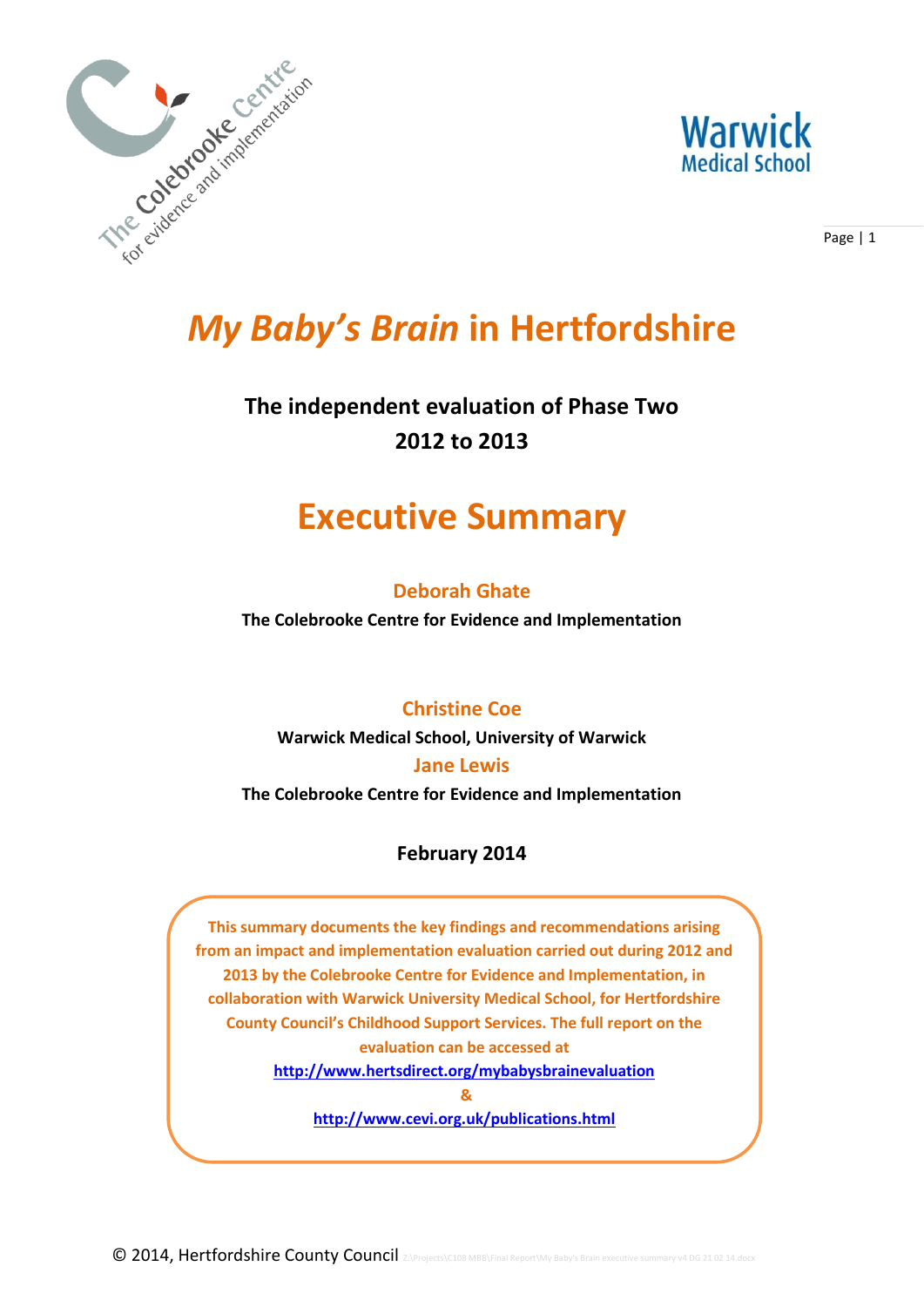## **Background**

convey in simple, accessible language, to parents of very young children, the principles <sup>Page</sup> <sup>| 2</sup> 1. **My Baby's Brain** has been under development by Hertfordshire County Council's Childhood Support Services since 2011. The initiative was "*conceived in order to of attachment and the direct impact they have on a baby's brain development*". It is based on a model developed by Kate Cairns Associates (www.katecairns.com), known as *Five to Thrive*, a "5-a-day" style model. It recommends that parents focus on five *'building blocks for a healthy brain'* when interacting with young babies: **Respond, Cuddle, Relax, Play** and **Talk.** These five principles are based in scientific evidence about their importance for positive child development and secure and healthy relationships, as well as their relationship with optimal brain development in the early years.



**© 2012 Kate Cairns Associates and Hertfordshire County Council** 

2. In its second Phase (2012-2013), My Baby's Brain was centred around a one-day structured course delivered by trainers from Kate Cairns Associates to nearly 400 staff working in early years services across the county. Training was delivered in multiagency groups of around 30 practitioners, comprised of approximately equal proportions of staff from health professions and children's services. Trainees mainly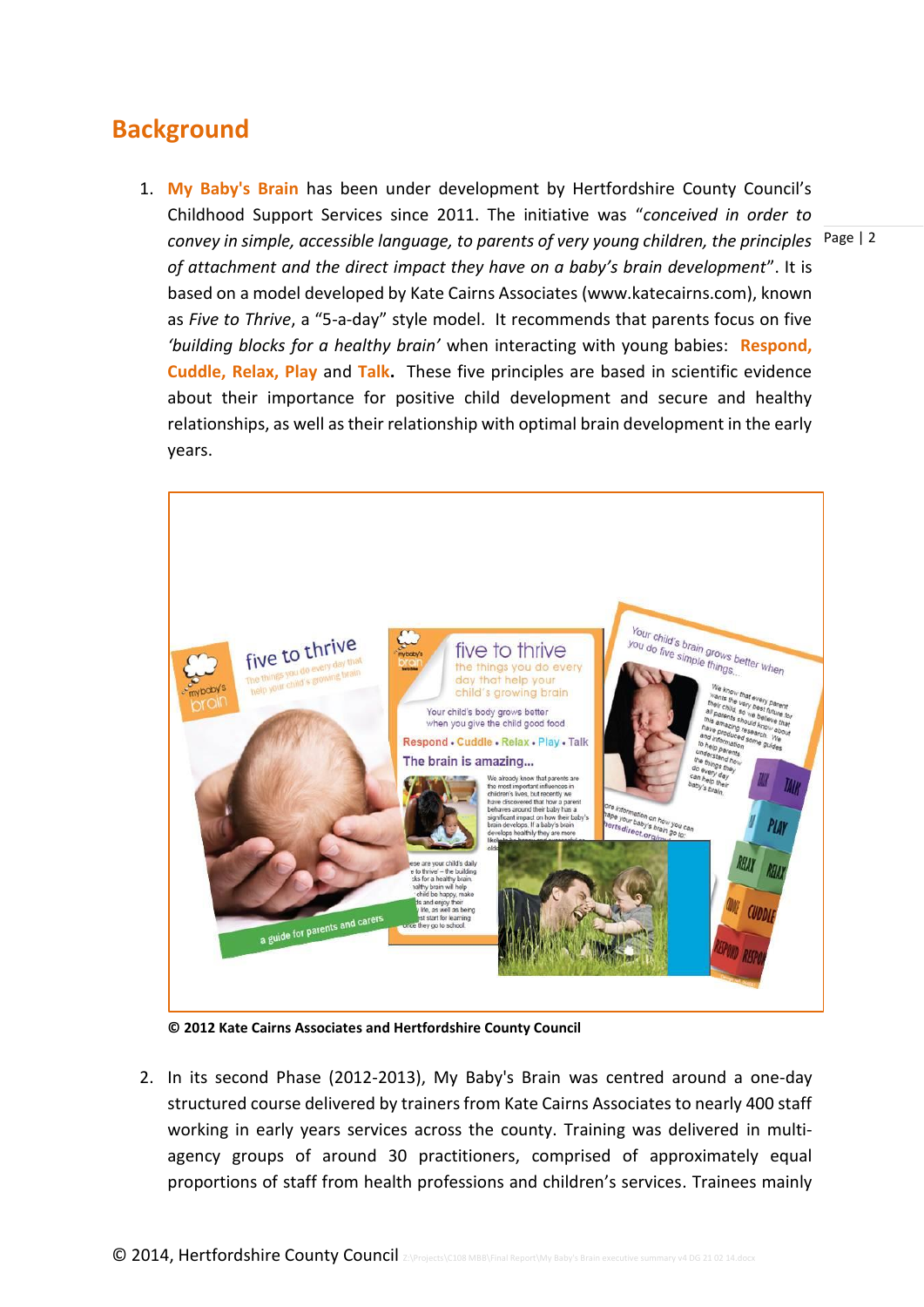local parents. Training was paid for by the council, backed up by materials for  $\frac{}{Page \mid 3}$ included children's centres staff and managers; health visitors and their managers; and a smaller group of social workers. The multi-agency approach was a key feature of the design, intended to ensure that all practitioners working in early years across the county would be aware of and able to use the same messages when working with practitioners and for parents, and informal optional 'practice-sharing' events hosted by the council were held as follow-ups to the training. There is also a webpage hosted on the council's main website; [www.hertsdirect.org/mybabysbrain.](http://www.hertsdirect.org/mybabysbrain)

- 3. My Baby's Brain was originally conceived as a universal approach, suitable for all parents in the local population, regardless of need. However over time its use has been extended to targeted groups of families with additional needs, particularly by children's social workers and Children's Centre staff. 'Embedded' use was described as the use of the messages and materials of the initiative woven into routine interactions with parents in a low-key, naturalistic way (for example, by introducing one or more of the five messages into conversation with parents during routine work in Children's Centres, home visits and baby clinics); 'structured' use implied the use of planned activities and sessions such as group discussions, and more explicit styles of delivery of the messages and materials. Both styles of delivery were widely used by practitioners irrespective of setting (universal, and targeted) or professional background (health or children's services).
- 4. The evaluation explored the **outcomes of the initiative for practitioners** from a range of agencies that participated in the training, and collected data from practitioners, parents, and strategic stakeholders from agencies within Hertfordshire. It also explored the **implementation of the initiative** at multiple levels: practitioners, services and the wider system of children's services within the county. Measurable impact on parents was not a strong focus of the research at this stage, in advance of full understanding of the implementation issues.
- 5. The research and analytic methods were underpinned by the use of theoretical frameworks drawn from intervention research and implementation science, and the methods included:
	- a survey of over 200 practitioners trained in the early part of 2013, using measures of change in knowledge, attitudes and practice repeated at three time points (pretraining, post-training and at 2-4 months follow-up);
	- 28 qualitative in-depth interviews;
	- analysis of costs data.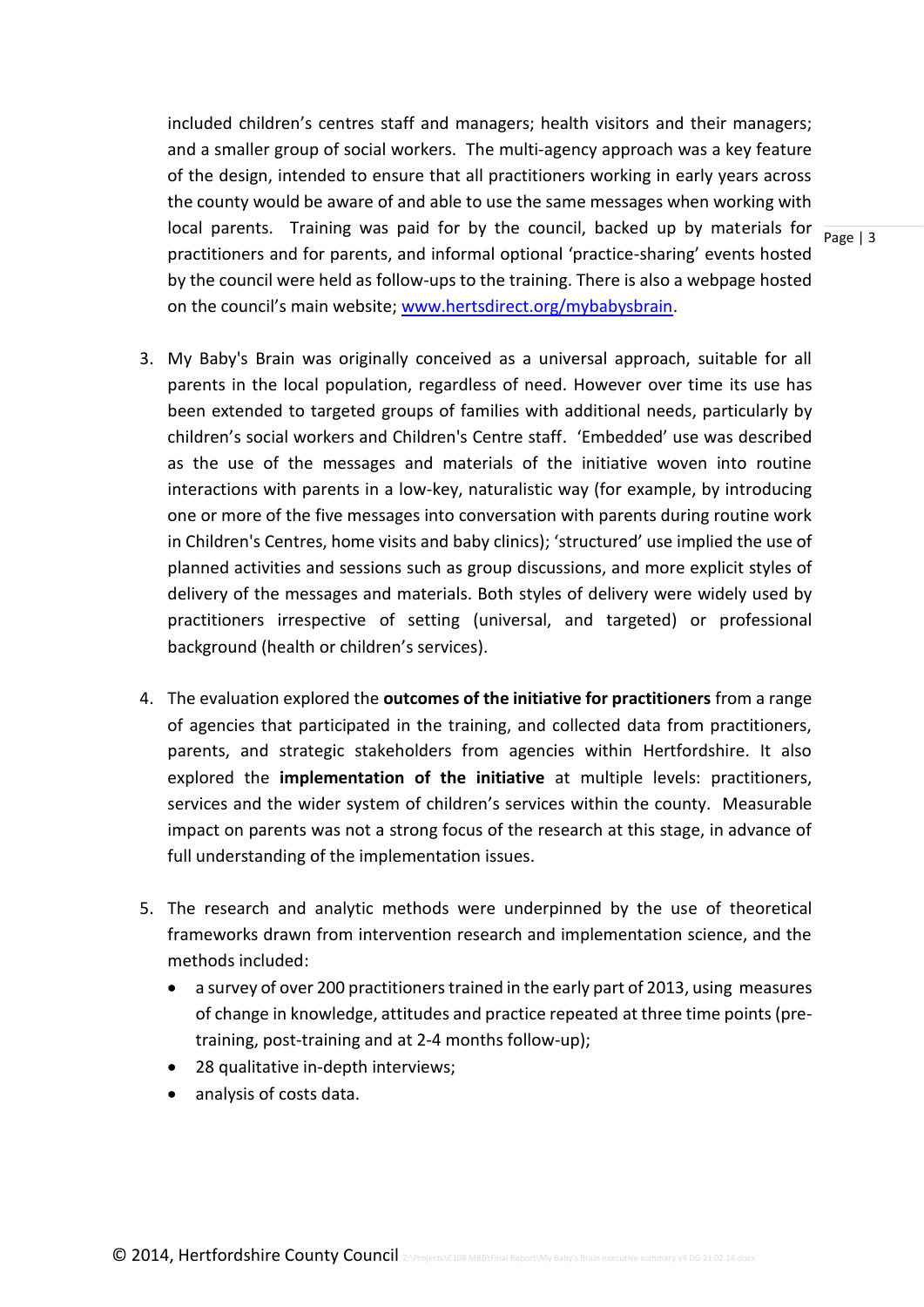# **Outcomes for practitioners, and use in practice**

#### **Meeting a need**

6. My Baby's Brain proved to be a highly popular initiative with early years staff and strategic stakeholders across the county. The survey of practitioners confirmed that it was meeting an important need. Although nine in ten practitioners already understood the importance of attachment to infant development, and six in ten used that knowledge 'a little' in their work prior to training, only 13% were using that knowledge 'a lot'. A large proportion had relatively little prior training in the theory or science of baby brain development. Children's services staff had least prior exposure to this field of science (40% had no prior training in this area), but health staff also reported gaps (21% had no prior training). Staff attending training were enthusiastic about the initiative, even where they viewed mainly it as a refreshment of existing knowledge rather than as a completely new area of learning.

#### **Outcomes of training**

- 7. My Baby's Brain was a successful and effective initiative in terms of outcomes for practitioners trained. In a few specific areas there were more substantial positive changes in the children's services practitioner group than for health practitioners, but these were matters of degree only and the overall picture was positive for all those trained.
- 8. Overall, the surveys showed that practitioners reported statistically significant positive changes in all dimensions of knowledge and attitudes. The changes were substantial for all types of practitioners, and notably, all the changes reported were sustained at follow up, which in some cases was at a time point three to four months after the training event. Almost all reported they had learned either 'a lot' (49%) or 'a little' (48%) during the training. After the training, almost all (nine out of ten) said they would use the five messages in their work with parents and would talk to colleagues about the initiative; eight in ten (79%) expected to change the way they worked with parents as a result; and seven in ten (71%) expected the quality of their practice to improve.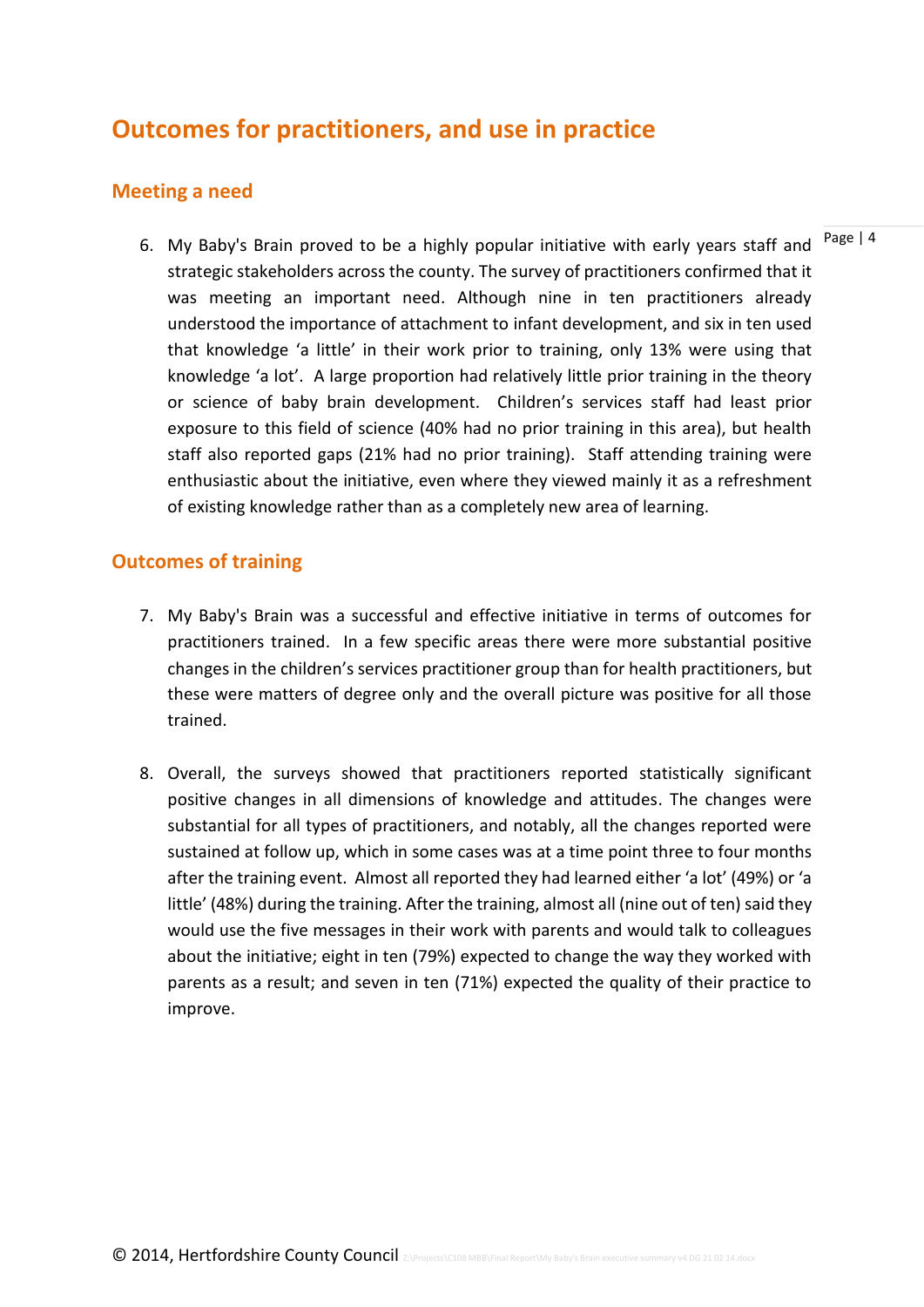- 9. There were **statistically significant and sustained increases** in the following aspects of **knowledge and confidence**:
- $\checkmark$  Understanding the importance of attachment as a critical survival mechanism for small babies

Page | 5

- $\checkmark$  Knowledge of how babies' brains develop
- $\checkmark$  Understanding of the ways in which parents can affect their babies' development
- $\checkmark$  Confidence in knowledge about the theory and science of baby brain development
- $\checkmark$  Confidence in talking to parents about baby brain development
- 10. At follow-up two to four months after the training, there were also encouraging **changes in reported practice:**
- $\checkmark$  In the surveys, 90% said they had been able to use the five messages (25% with 'all' parents and 65% with 'some' of the parents they worked with)
- $\checkmark$  In the surveys, 50% said their way of working had 'changed', and 58% thought their practice had 'improved'
- $\checkmark$  There were numerous examples given in qualitative interviews of how practitioners felt the training had given them both the language and the confidence to talk with parents about this aspect of parenting and infant development.

#### **How My Baby's Brain worked in practice**

11. The research very much suggested that practitioners, in creatively and flexibly extending the original universal design of My Baby's Brain, were managing to extract considerable additional value out of the approach. Data from a small number of parents and from the qualitative interviews with practitioners suggested that in a universal setting, the impact of My Baby's Brain was mainly to reassure, reinforce and amplify warm and responsive parenting that was already present. With families in targeted groups, it served to normalise and explain the value of responsive parenting, and to highlight more clearly for struggling parents where they could make positive changes. The data suggested that parents could understand and retain the messages passed on by practitioners, and some had gained confidence and reassurance and even modified their behaviours. In universal settings these findings suggest that especially for first time or anxious parents, or those who have read or heard contradictory information about caring for babies, My Baby's Brain can be a helpful source of clarity and confidence. In addition, practitioners believed they were noticing behavioural changes arising out of having used the Five to Thrive messages with parents, with the clearest observations being reported in relation to families in targeted settings.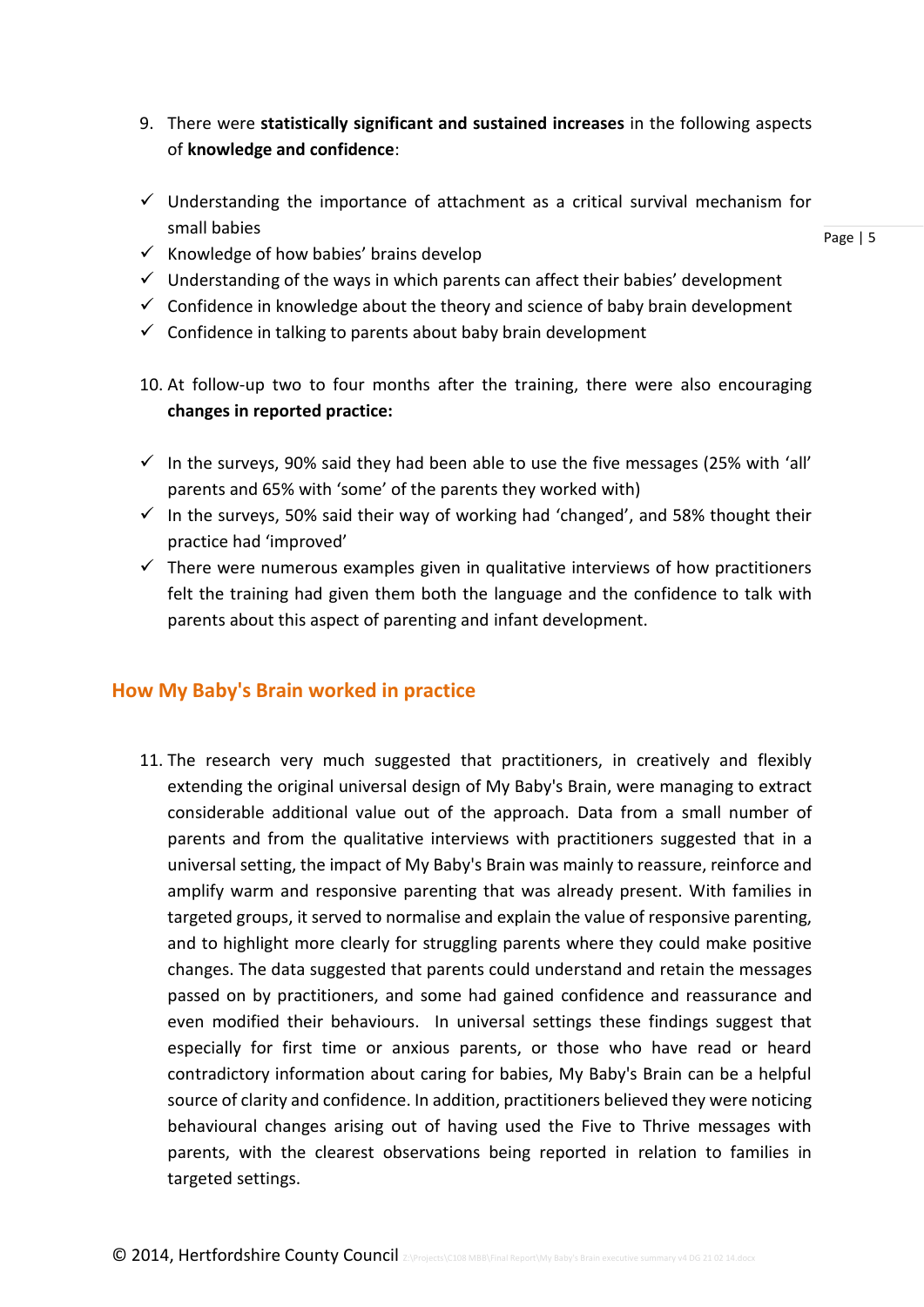actively blending the Five to Thrive messages with other approaches as part of a toolkit  $\frac{}{\text{Page} \mid 6}$ 12. In targeted work, some stakeholders felt that the Five to Thrive messages might have useful applications in helping parents who were struggling to understand what was expected of them when there were concerns about safeguarding. Some staff were of support for families with complex needs, sometimes in co-ordinated multidisciplinary ways, and sometimes in relation to children who were well above the 0-3 age range for which My Baby's Brain was initially intended. Some social workers were using their new confidence and knowledge of the evidence on child development to improve the detail and quality of their reports to courts.

#### **Costs of My Baby's Brain**

- 13. Overall the costs of implementing Phase Two were not high. Using data provided by Hertfordshire County Council we were able to calculate the total costs of the whole initiative, to the end of the Phase Two evaluation, including standard hourly 'unit costs' of staff time in different professional groups.
- 14. Including all the costs of development and evaluation in both Phase One (the pilot Phase 2011 to 2012) and Phase Two, and including all the costs of staff time for development, and the unit costs of trainees to attend training in both Phases, the cost per practitioner trained in Phase Two was **£479.00**.

### **Implementation**

- 15. Research increasingly shows that the quality and effectiveness of the implementation of services and initiatives is a determining factor in outcomes for service users, independent of content. Thus, in addition to outcomes from training, the research also explored the extent of readiness for, and the goodness of fit of, the new innovation amongst staff, services and the wider existing system. This helps us to understand what kinds of challenges could lie ahead when 'scaling up' My Baby's Brain in the next stage of development and roll-out.
- 16. All stakeholders were emphatic that My Baby's Brain was conceived as an 'approach' rather than as a formal programme or formal model of intervention. Thus, although considerable work had been done to develop the content of the approach in terms of the Five to Thrive messages and their supporting materials, the precise form in which these 'core components' should be combined, and the decisions about what to treat as fixed, and what to treat as variable, was left open. Practitioners were able to experiment and develop their own ideas.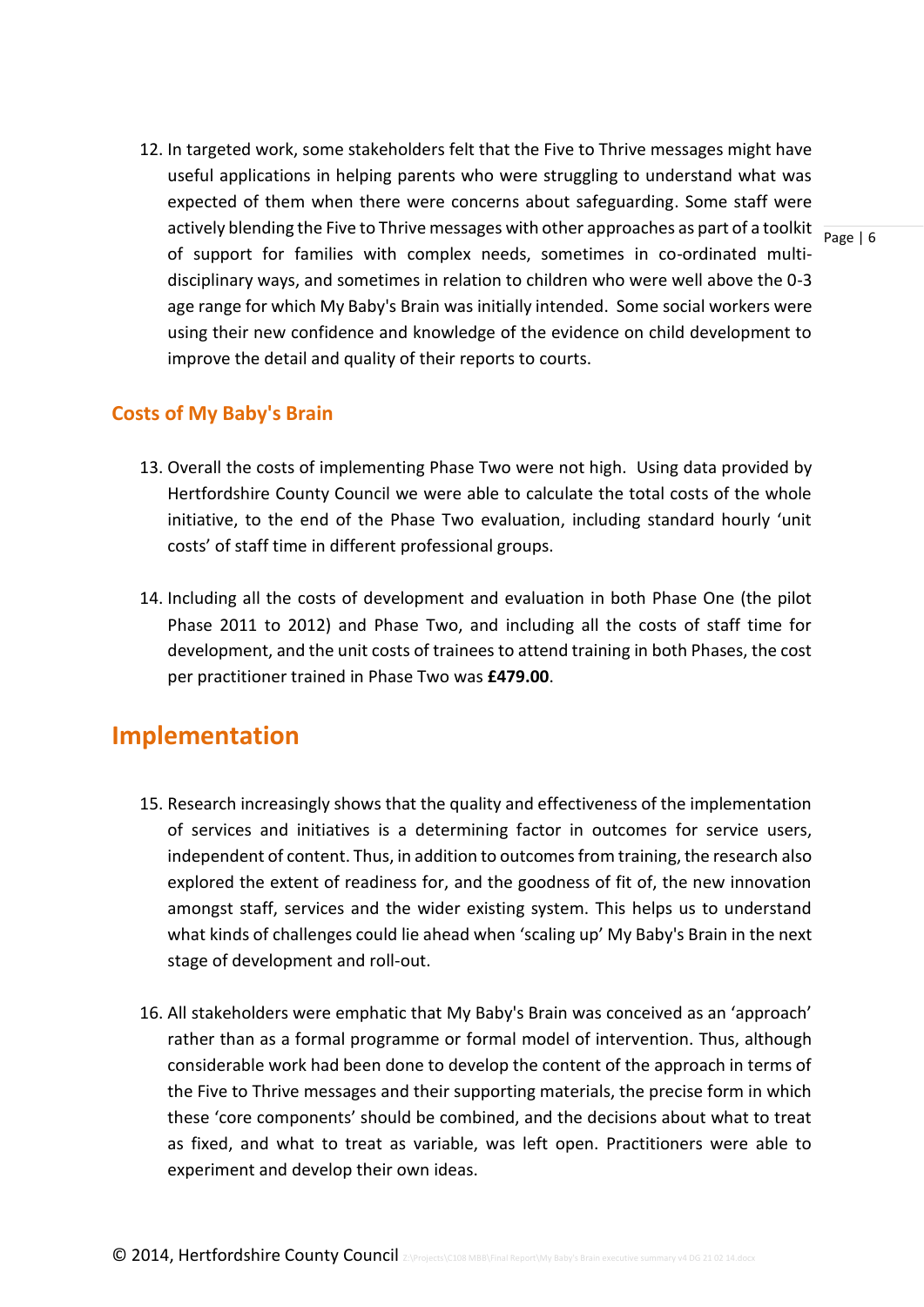- accessibility of the Five to Thrive messages, which were recognised to have condensed  $\frac{1}{\text{Page } | 7}$ 17. The implementation of My Baby's Brain had many strengths. The ethos and broad logic was generally liked and endorsed, with strong credibility or plausibility attached to its basis in scientific evidence. There was wide agreement on the simplicity, clarity and a complex area of theory and evidence into a concise set of principles that practitioners and parents alike could comprehend. The flexibility meant that for confident agencies and confident practitioners, there were myriad ways to use My Baby's Brain in practice. The supporting materials that were produced to accompany the training were widely admired, and there was demand for a greater supply.
- 18. There were, however, some limitations arising from this flexibility. Although the Five to Thrive messages themselves were clear, most interviewees stressed that other aspects of implementation were likely to be key to effectiveness, beyond simply knowing and advertising or repeating the five messages to parents. In other words, the five messages were important content, but it was not always obvious to practitioners how that content should be used. In particular, My Baby's Brain clearly requires sophisticated practice skills to support effective delivery of the content, for example: excellent communication skills; empathy and relationship-skills; the ability to weave in intentional content in practice interactions in ways that seem entirely natural; the ability to identify opportunities 'in the moment' to address key issues; and critically, the ability to model the kind of responsive interactions that My Baby's Brain is advocating to parents. These, too, may be 'active ingredients' of the implementation model that would benefit from specification as part of the approach.
- 19. The training for My Baby's Brain was generally well received, but there was a clear mandate to deepen and extend the depth and detail of the scientific content, which may not have been equally well-delivered in some sessions. The experience of training in multi-agency groups was widely appreciated, though some felt that the training could have been better tailored to accommodate those with higher levels of career experience. The survey of practitioners showed that variation in the quality of trainers impacted on trainees' intentions to use the training in future as reported immediately post-training, although this seems not to have resulted in major differences in actual use of the messages in practice, when reported in the follow-up period.
- 20. Analysis of the different dimensions that bear on implementation effectiveness people, organisations and the system – showed that there was a positive degree of implementation 'readiness' at all levels (except in regards to the lack of readiness of the implementation model, as described above) and that the 'fit' of My Baby's Brain to practice and strategy within the county was largely good. This almost certainly helped to carry the approach successfully forward.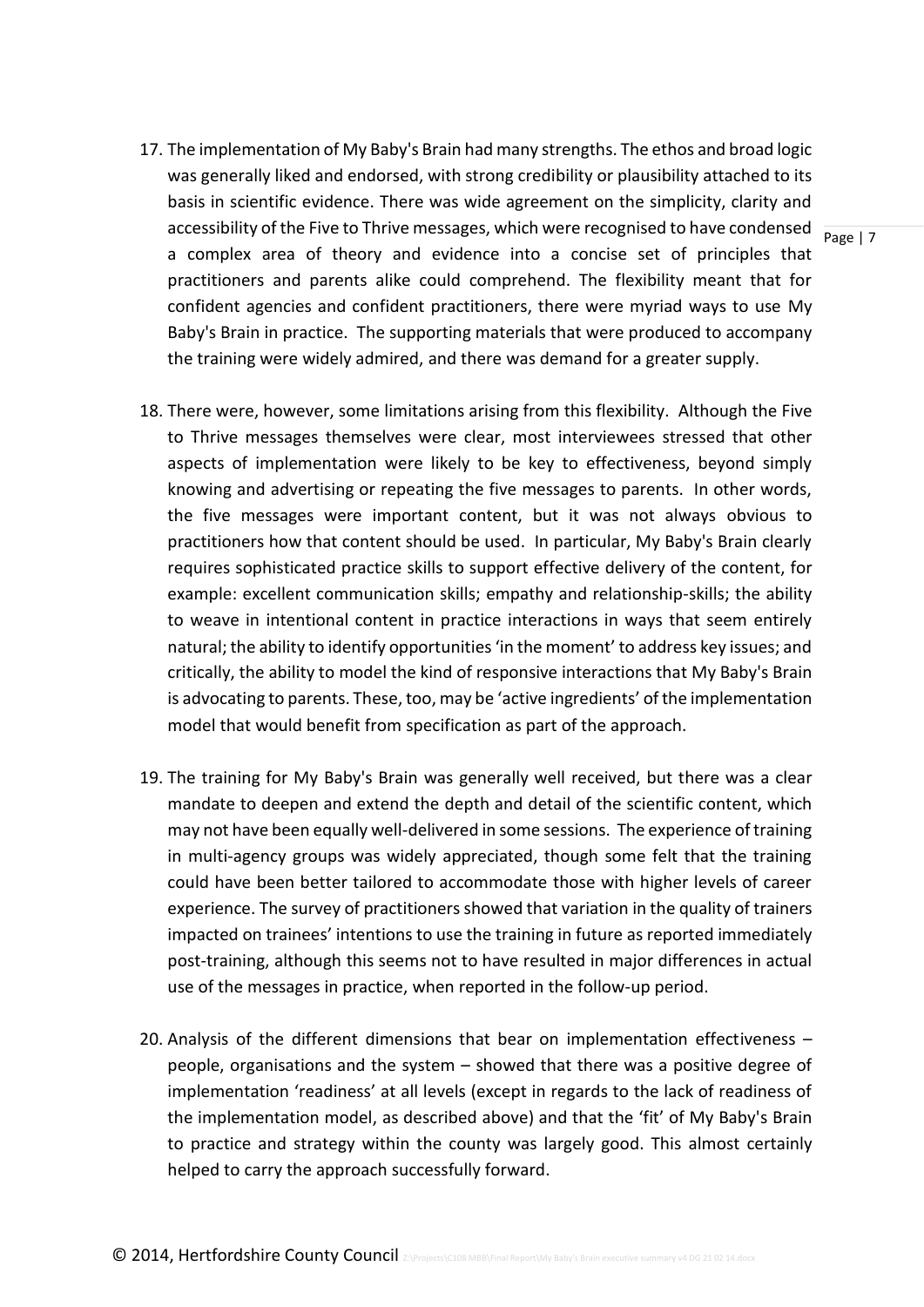21. At the organisations and systems level, key favourable factors were the low resource requirements; the fact that multi-agency working and partnerships were already familiar modes of working to staff and managers in Hertfordshire; and a generally positive approach to service innovation in general.

- 22. During Phase Two both children's services and the health visiting service were strongly engaged by the initiative and there was active leadership support both at the organisational and systems level. In children's services, almost everybody could see ways in which My Baby's Brain was or could be coterminous with existing operations and strategy. Children's services staff mostly described feeling confident in having the practice skills necessary to deliver the approach, and there were many vocal champions of the initiative. Child and family social workers, who were not at the outset envisaged as key proponents of the approach, also became keen advocates, seeing many applications for My Baby's Brain in their work with more vulnerable families. This may have been less true for health staff and agencies. Although findings were mixed, there were hints that even though health visitors were actively mandated to attend the training in Phase Two, the overall on-going commitment of health might be more fragile than that of children's services. There appeared to be more lukewarm or arms-length support by team leaders and a lack of widespread availability of strong champions. There were also some suggestions that some health visitors struggled with the necessary time and opportunity, and perhaps also the skills, to weave the My Baby's Brain approach into their other routine daily practices. This may raise challenges for retaining the engagement of health visitors in the future.
- 23. System mapping also showed that not all parts of the wider system engaged equally well in Phase Two. Midwifery in particular proved impossible to engage, and other services that might in future be important (GPs, early education, nursery and child minding services) had also not yet been reached by the end of the evaluation. Phase Three will benefit from exploration of how better to influence the unreached parts of the wider system of early years services in Hertfordshire.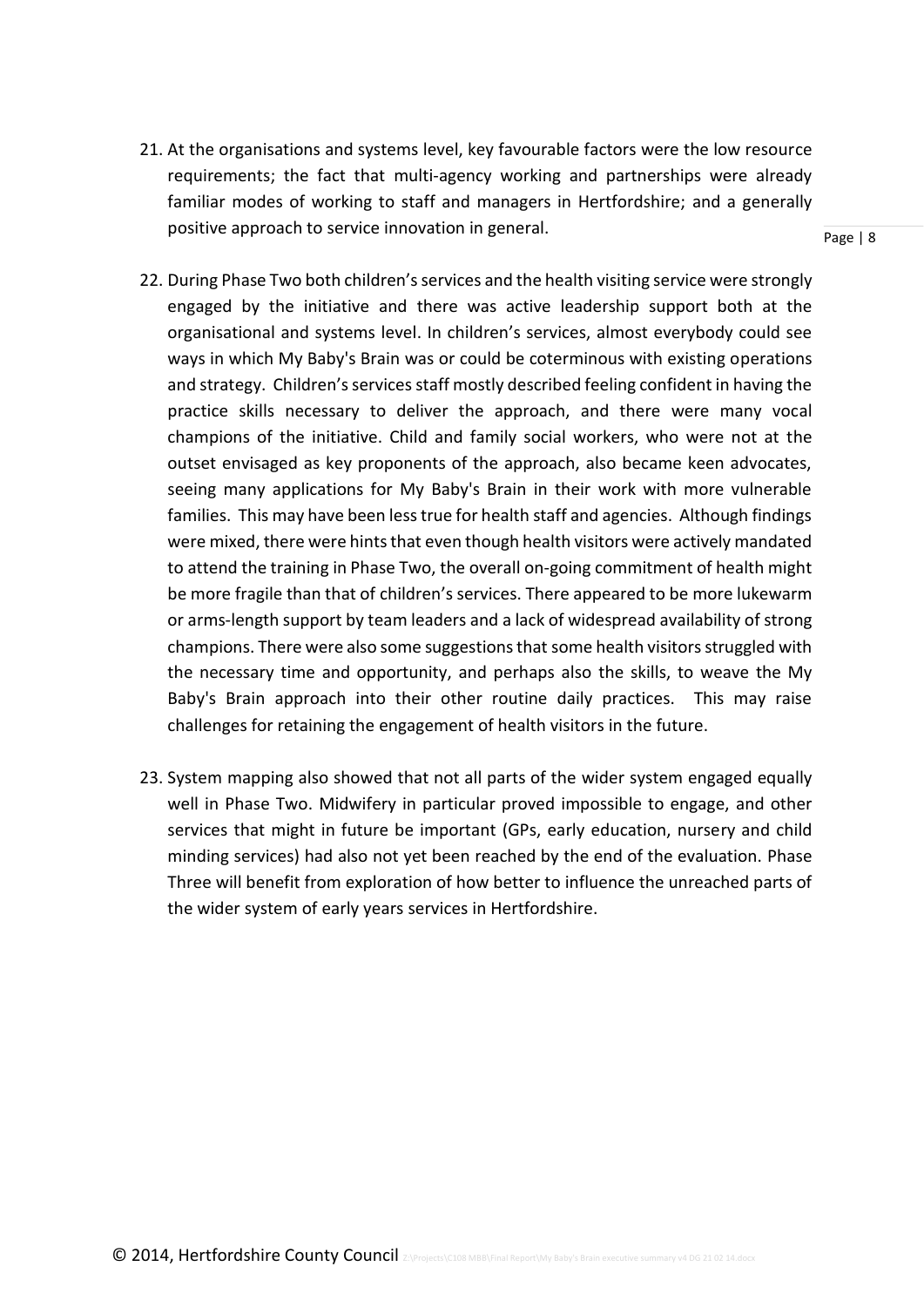## **Key recommendations**

Several specific recommendations arose from the research:

- 1. There is strong support from this research for continuing to develop and refine what has clearly shown itself to be a successful and low cost approach for improving practitioner knowledge, confidence and practice in working with parents of very young children.
- 2. The multi-agency framework should be retained and extended, preferably with energetic attempts to draw in champions from health who can help to craft the approach to achieve the best possible fit with health professionals' existing practice skills and health services' ways of working. There appears to be a less optimal 'fit' for health, and the concern is that if mandatory and free attendance at the training for health staff is withdrawn, health as a sector may gradually disengage.
- 3. Although further efforts to engage midwifery and GPs should be made, the development team may need to secure influential champions in these professions first and foremost.
- 4. The great flexibility of the approach that has so far developed is a valuable strength, allowing the use of My Baby's Brain in multiple settings and circumstances. This strength needs to be retained. However, before scaling up in Phase Three, we recommend that further work is undertaken to clarify and specify more clearly what are the 'active ingredients' (or 'core components') of the approach and how these ingredients can be combined together within different implementation or delivery models. For example, beyond understanding and communicating the five messages, what specific skills are required in order for practitioners to deliver them successfully? How should the five messages be combined, and how should this vary across different professional settings? When is embedded, as opposed to structured use most appropriate? Differences in the implementation model for preventive universal settings as opposed to the model that is emerging when working with higher-need, targeted groups of parents should also be specified further.
- 5. This process of specification will be aided by the development of a logic model that captures the 'theory of change' for My Baby's Brain. This should be co-constructed by staff from the different sectors and job roles who are involved in its delivery. The products will undoubtedly introduce new elements into the existing model, and will enable the approach(es) that is/are 'My Baby's Brain' to be quality assured and robustly evaluated for impact in the future. Some detailed questions that may be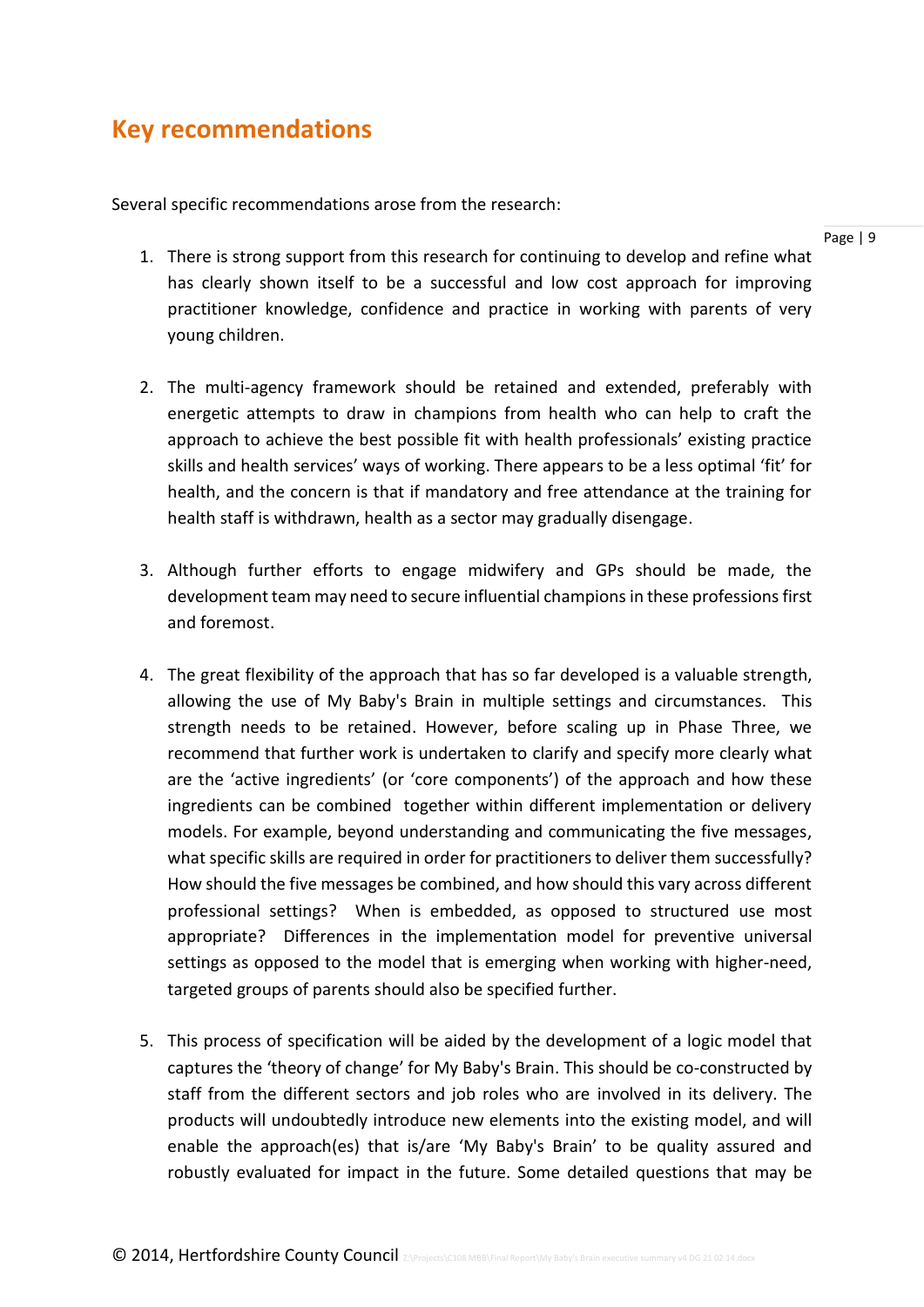useful to consider as part of this process are further discussed in the conclusions of the main report.

- training beyond 'basic' to more 'advanced' levels may be timely. It will be useful to  $\frac{1}{\text{Page } | 10}$ 6. The training will also benefit from a review, and consideration to the possibility of specify what specific skills and qualities are required of My Baby's Brain trainers. Access to resources (for example, further reading) should be maintained and continuously updated, and the My Baby's Brain website, which was not well-known to or well-used by practitioners at the time of the research, should be the main hub for this activity.
- 7. There were many calls for more structured opportunities for the sharing of practice experience in using My Baby's Brain, post-training. Participants suggested these could be done in single agency or even single-team settings as well as in multi-disciplinary contexts, in order to maximise the development of shared and mutually supportive ways of implementing My Baby's Brain at both basic and advanced levels, and reflecting the different settings in which practitioners are working.
- 8. Multi-agency engagement was largely regarded as having been a success story for My Baby's Brain. However, it may be that in the next Phase of the project, a specific and very active strategy to reach other parts of the system will be required. Whilst universal and even targeted children's services had taken the approach thoroughly to their hearts, health possibly have not, and could easily find that other competing priorities in the coming months and years push their commitment to My Baby's Brain into the background. This will probably require a deeper analysis of the fit of the approach to the practice as usual of health staff (both community and acute services), especially those who feel very time-pressed. It will also require closer attention to the specificity of the implementation model and how it can be used in all the different contexts of early years and family work to add value to existing practice across the county.